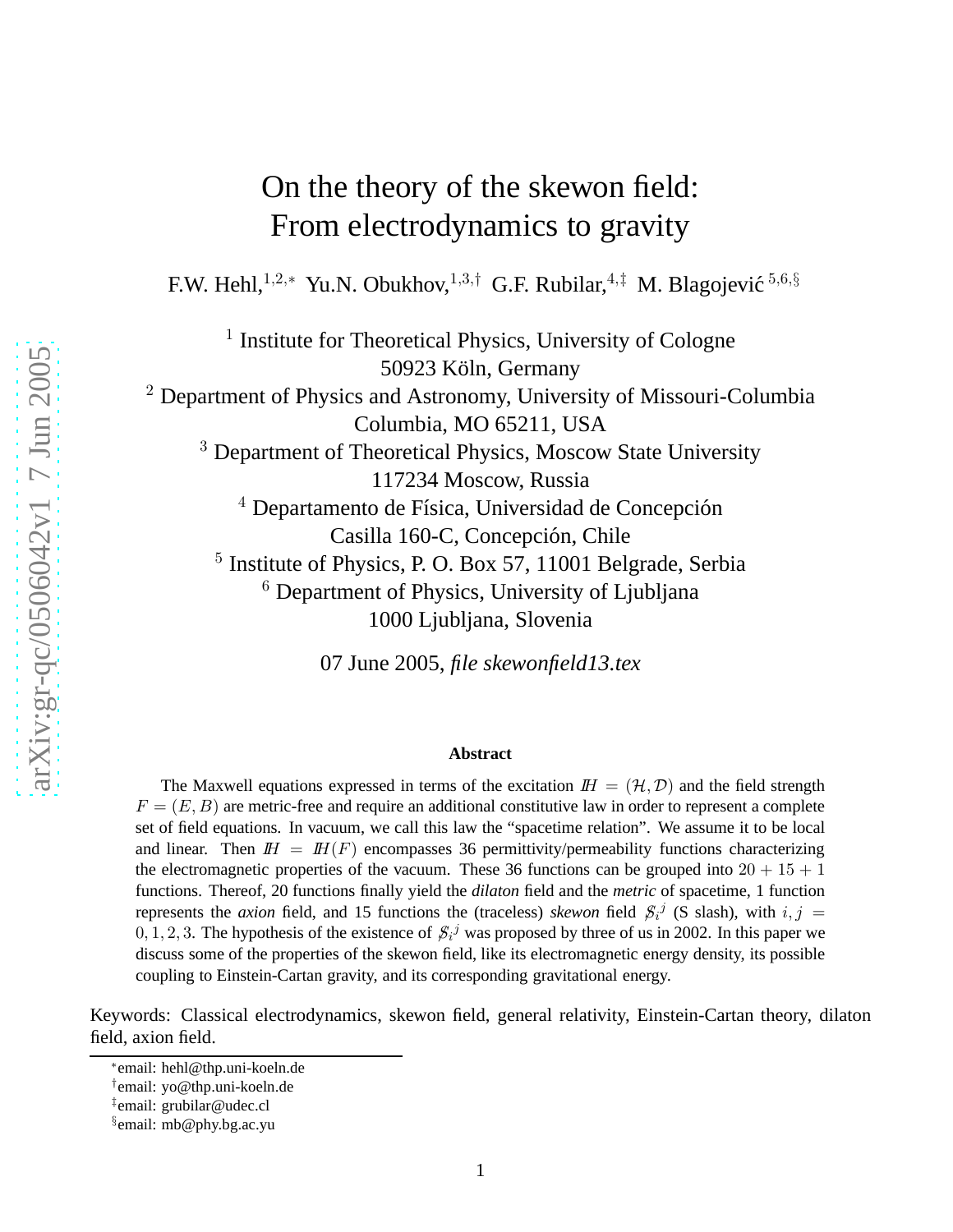### **1 Introduction**

At the centennial of the proposition of special relativity theory by Einstein (1905), it is worthwhile to remember that Einstein's paper was "On the electrodynamics of moving bodies," see [\[1\]](#page-13-0). The task Einstein had taken up was to develop a consistent framework for accommodating Maxwell's theory of electrodynamics as well as classical mechanics. The tool for achieving this was to study the motion of charged bodies under the action of an electromagnetic field. Maxwell's theory, suitably interpreted, survived, Newton's mechanics had to be extended if high relative velocities were involved.

Thus, Maxwell's theory emerged as a prime example of a special relativistic field theory that is intrinsically related to the Poincaré group (also known as inhomogeneous Lorentz group). Accordingly, electrodynamics is conventionally thought to take place in the flat Minkowski space of special relativity as pointed out by Minkowski in his geometrical formulation of special relativity in 1908, see [\[1\]](#page-13-0).

The success of special relativity was so striking that the historical fact of the close association of electrodynamics with special relativity stuck in the minds of most physicists and is believed to be a physical fact — even though the development of classical electrodynamics during the last 100 years shows the opposite: The foundations of electrodynamics have nothing to do with special relativity and the Poincaré group, they are rather of a *generally covariant* ("topological") nature based on the conservation laws of electric charge and magnetic flux.

This development started with Einstein [\[2\]](#page-13-1) who shortly after the publication of his general relativity theory observed that the Maxwell equations can be formulated in such a way that neither the metric nor the Christoffel symbols appear in them. In his notation  $(\mu, \nu, ... = 0, 1, 2, 3)$ , they read<sup>1</sup>

<span id="page-1-0"></span>
$$
\frac{\partial F_{\rho\sigma}}{\partial x^{\tau}} + \frac{\partial F_{\sigma\tau}}{\partial x^{\rho}} + \frac{\partial F_{\tau\rho}}{\partial x^{\sigma}} = 0, \quad \mathcal{F}^{\mu\nu} = \sqrt{-g}g^{\mu\alpha}g^{\nu\beta}F_{\alpha\beta}, \quad \frac{\partial \mathcal{F}^{\mu\nu}}{\partial x^{\nu}} = \mathcal{J}^{\mu}.
$$
 (1)

Here we draw on our paper [\[3\]](#page-13-2). The Maxwell equations  $(1)_1$  $(1)_1$  and  $(1)_3$  are apparently metric free. Moreover, since the excitation  $\mathcal{F}^{\mu\nu}$  is considered to be a tensor *density* of type  $\begin{bmatrix} 2 \\ 0 \end{bmatrix}$  $\begin{bmatrix} 2 \\ 0 \end{bmatrix}$  and the field strength  $F_{\rho\sigma}$  a tensor of type  $\begin{bmatrix} 0 \\ 2 \end{bmatrix}$  $^{0}_{2}$ , both equations are — even though only partial derivatives operate in them — covariant under general coordinate transformations (diffeomorphisms). In other words, the system consisting of  $(1)_1$  $(1)_1$  and  $(1)_3$  $(1)_3$  doesn't couple to the gravitional potential as long as  $(1)_2$  is not substituted. A similar presentation of Maxwell's equations was given by Einstein in his "Meaning of Relativity" [\[4\]](#page-13-3) in the part on general relativity.

At first sight, this separation of the Maxwell equations into the Maxwell equations proper of  $(1)<sub>1</sub>$  $(1)<sub>1</sub>$  and  $(1)_3$  $(1)_3$  and the spacetime relation  $(1)_2$  may appear to look like a formal trick. However, it is well known that the electric excitation D and the magnetic excitation  $H$  are both directly measurable quantities, see, e.g., Raith [\[5\]](#page-13-4). Accordingly, the electromagnetic field is represented operationally not only by means of the electric and magnetic field strengths  $E$  and  $B$  — both measured via the Lorentz force — but also by means of the electric and magnetic excitations  $D$  and  $H$ .

On the foundations of general relativity, besides the equivalence principle, there lays the principle of general covariance. And the Maxwell equations  $(1)_1$  $(1)_1$  and  $(1)_3$  are generally covariant *and* metric independent. Since in general relativity the metric  $q$  is recognized as gravitational potential, it is quite fitting that the fundamental field equations of electromagnetism do *not* contain the gravitational potential. Consequently, the Maxwell equations in their premetric form are valid in any 4D differential manifold, provided the latter can be split locally into  $1+3$ . Accordingly, they are not only beyond special relativity, but also beyond *general* relativity.

<sup>&</sup>lt;sup>1</sup>Einstein used subscripts for denoting the coordinates x, i.e.,  $x<sub>\tau</sub>$  etc. Moreover, we dropped twice the summation symbols Σ.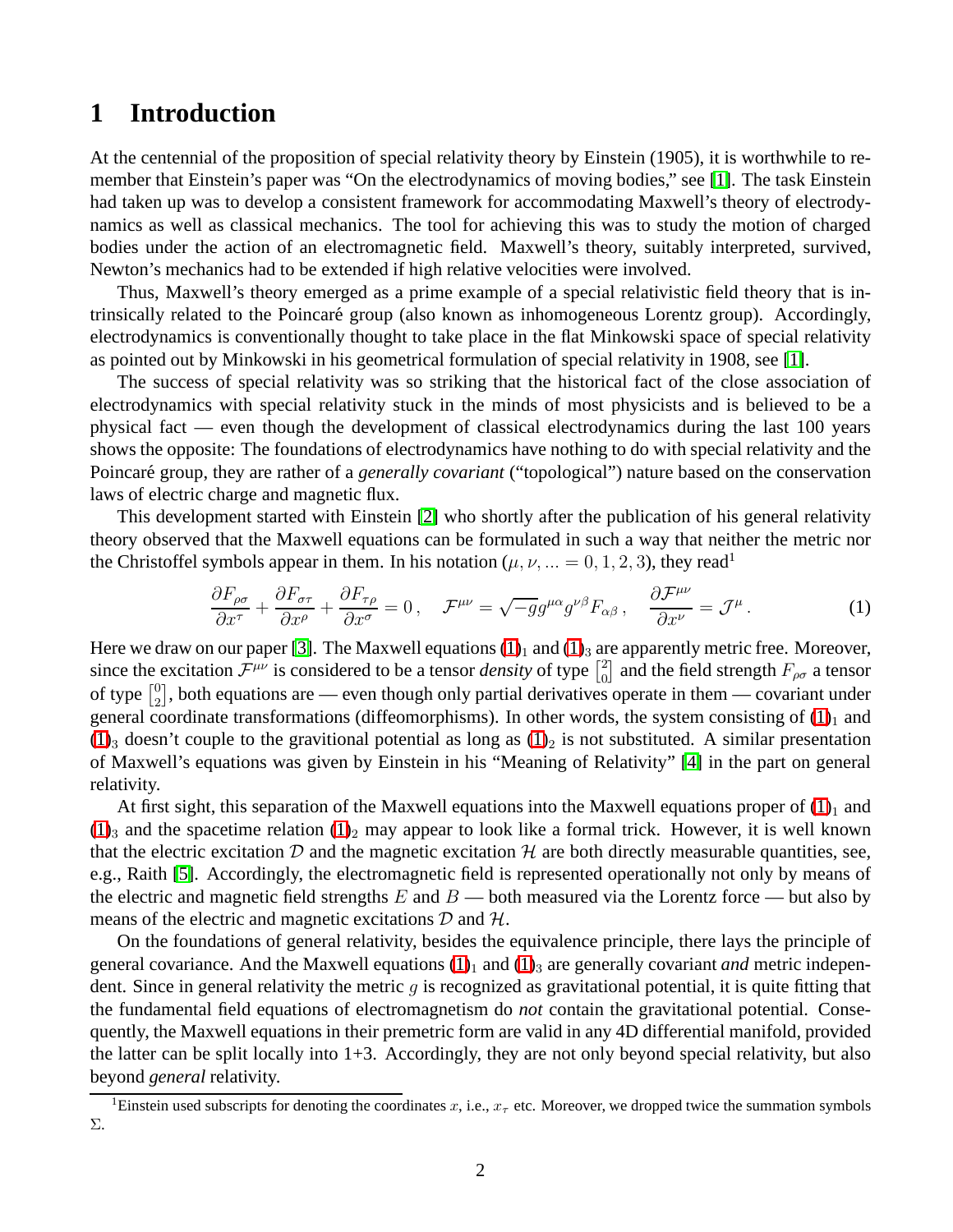The point of view that the fundamental structure of electrodynamics can be best understood because of the existence of conservation laws that can be formulated generally covariant and metric-free has been mainly developed by Kottler (1922), É.Cartan (1923), and van Dantzig (1934), see [\[6\]](#page-13-5). Modern presentations of this "premetric electrodynamics" have been given, e.g., by Truesdell-Toupin [\[7\]](#page-13-6), Post [\[8\]](#page-13-7), Kovetz [\[9\]](#page-13-8), Rubilar [\[10\]](#page-13-9), Hehl & Obukhov [\[6\]](#page-13-5), Kiehn [\[11\]](#page-13-10), Delphenich [\[12\]](#page-13-11), and Lindell<sup>2</sup> [\[13\]](#page-13-12), see also Itin [\[14,](#page-13-13) [15\]](#page-13-14).

### **2 Premetric electrodynamics**

#### **2.1 The Maxwell equations**

The conservation of electric charge leads to the inhomogeneous Maxwell equation:

<span id="page-2-0"></span>
$$
dH = J \qquad (\partial_j \tilde{\mathcal{H}}^{ij} = \tilde{J}^i). \tag{2}
$$

The first version in exterior calculus is written in terms of the twisted excitation 2-form  $I\!H = I\!H_{ij} dx^i \wedge$  $dx^{j}/2$  and the twisted current 3-form  $J = J_{ijk} dx^{i} \wedge dx^{j} \wedge dx^{k}/6$ . The translation into the corresponding version in components is achieved by  $\check{H}^{ij} := \epsilon^{ijkl} H_{kl}/2$  and  $\check{J}^i := \epsilon^{ijkl} J_{jkl}/6$ , where  $\epsilon^{ijkl}$  is the totally antisymmetric Levi-Civita symbol with components of value  $\pm 1$ , 0. Magnetic flux conservation is represented by the homogeneous Maxwell equation



Fig.1. *The tetrahedron of the electromagnetic field*. The excitation  $I = (\mathcal{H}, \mathcal{D})$  and the field strength  $F = (E, B)$  are 4-dimensional quantities of spacetime, namely 2-forms with and without *twist*, respectively. They describe the electromagnetic field completely. Of electric nature are  $D$  and  $E$ , of magnetic nature H and B. In 3 dimensions, H and E are twisted and untwisted 1-forms, respectively; analogously,  $D$  and  $B$  are twisted and untwisted 2-forms, respectively. The magnetic and the electric excitations  $I\!H = (\mathcal{H}, \mathcal{D})$  are extensities, also called quantities (how much?), the electric and the magnetic field strengths  $E$  and  $B$  are intensities, also called forces (how strong?).

 $2$ Lindell's presentation of electrodynamics in the framework of exterior differential forms is metric independent. However, in order to make himself understood to his engineering public, he often interpretes the differential-form expressions in terms of metric-dependent Gibbsian vector expressions.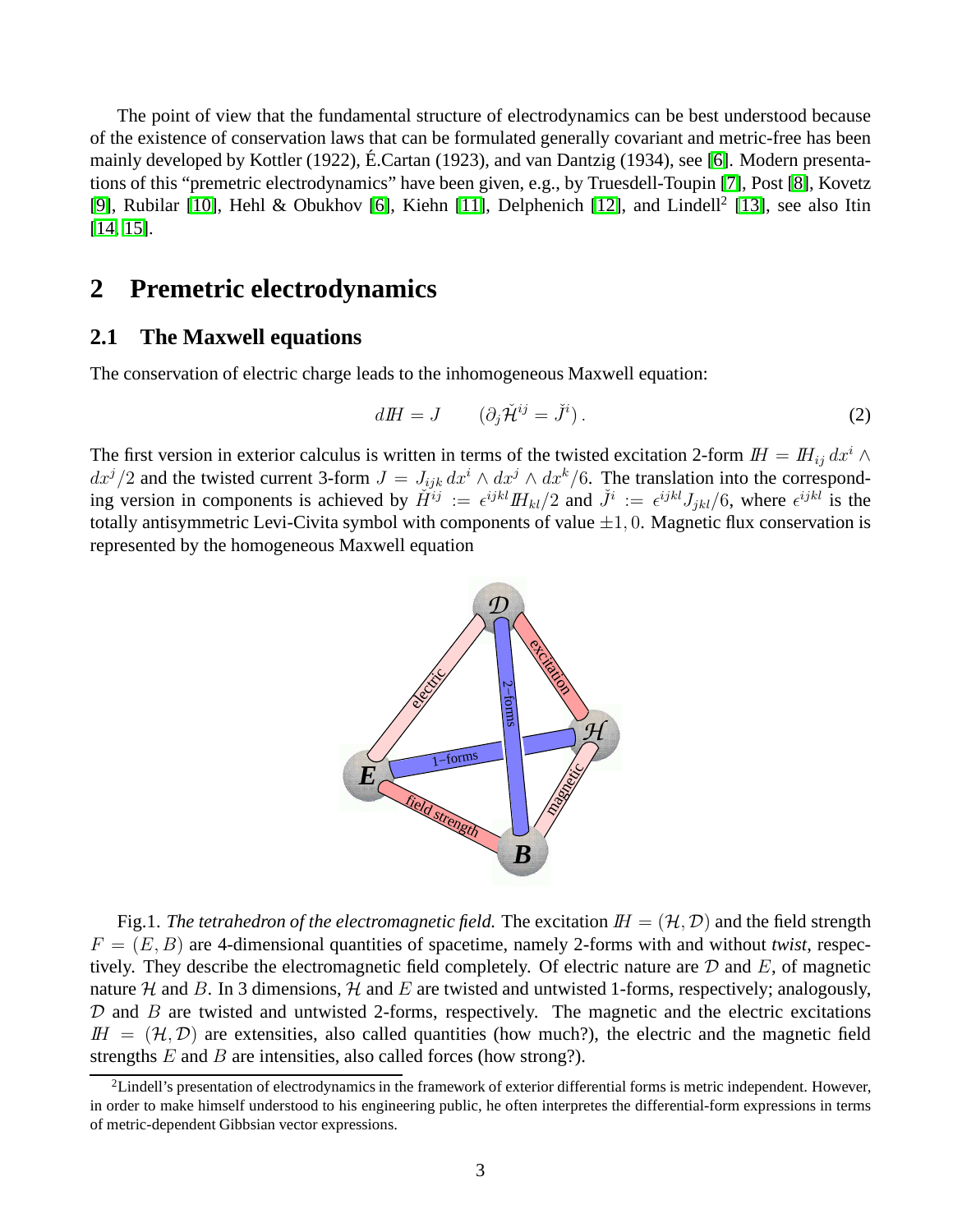<span id="page-3-1"></span>
$$
dF = 0 \qquad (\partial_{[i}F_{jk]} = 0), \qquad (3)
$$

<span id="page-3-0"></span>with the field strength 2-form  $F = F_{ij} dx^{i} \wedge dx^{j}/2$ . The decompositions into time and space read

$$
I H = -\mathcal{H} \wedge dt + \mathcal{D} , \qquad F = E \wedge dt + B , \qquad (4)
$$

compare the scheme in Fig.1. Conservation laws can be reduced to counting procedures. No distance concept is required in this context, rather only the ability to circumscribe a definite volume or an area. As a consequence, no metric occurs anywhere in [\(2\)](#page-2-0), [\(3\)](#page-3-0), and [\(4\)](#page-3-1).

#### **2.2 Local and linear spacetime relation**

<span id="page-3-2"></span>Excitation and field strength in vacuum (generalization to media is possible) are assumed to be related by a local and linear relation

$$
I\!H = \kappa[F] \qquad (I\!H_{\alpha\beta} = \frac{1}{2} \kappa_{\alpha\beta}^{\gamma\delta} F_{\gamma\delta}). \qquad (5)
$$

The constitutive tensor  $\kappa_{\alpha\beta}^{\gamma\delta} = -\kappa_{\beta\alpha}^{\gamma\delta} = -\kappa_{\alpha\beta}^{\delta\gamma}$  has 36 independent components. These components can be understood in terms of the tensor-valued 2-form

<span id="page-3-3"></span>
$$
\mathfrak{K}^{\alpha\beta} = \frac{1}{2} \kappa_{\gamma\delta}^{\alpha\beta} \vartheta^{\gamma} \wedge \vartheta^{\delta} \,. \tag{6}
$$

Then  $(5)<sub>1</sub>$  can be written explicitly as

$$
H = \frac{1}{2} \mathfrak{K}^{\alpha\beta} e_{\beta} \, ]e_{\alpha} \, ]F \, . \tag{7}
$$

The constitutive 2-form  $\mathbb{R}^{\alpha\beta}$  can be split, according to 36=20+15+1, into three irreducible pieces,

$$
\mathfrak{K}^{\alpha\beta} = \underbrace{(1) \mathfrak{K}^{\alpha\beta}}_{\text{principal}} + \underbrace{(2) \mathfrak{K}^{\alpha\beta}}_{\text{skewon}} + \underbrace{(3) \mathfrak{K}^{\alpha\beta}}_{\text{axion}} \qquad (\kappa_{\alpha\beta}^{\gamma\delta} = \sum_{A=1}^{3} {}^{(A)}\kappa_{\alpha\beta}^{\gamma\delta}). \qquad (8)
$$

A detailed proof is given in the Appendix. In particular,

$$
^{(2)}\mathfrak{K}^{\alpha\beta} = \mathfrak{K}^{[\alpha} \wedge \vartheta^{\beta]}, \qquad {}^{(3)}\mathfrak{K}^{\alpha\beta} = \alpha \vartheta^{\alpha} \wedge \vartheta^{\beta}. \qquad (9)
$$

If the spacetime relation can be derived from a Lagrangian, then the skewon piece  $^{(2)}\mathcal{R}^{\alpha\beta}$  has to vanish. On the other hand, <sup>(2)</sup>  $\mathbb{R}^{\alpha\beta}$  is a permissible structure provided it is related to dissipative processes. This is indeed the case, see [\[6\]](#page-13-5). The hypothesis of the existence of  $^{(2)}\mathcal{R}^{\alpha\beta}$  was proposed by three of us [\[16\]](#page-14-0). Its effect on the light propagation has been studied in the meantime [\[17\]](#page-14-1). The axion piece  $^{(3)}\mathcal{R}^{\alpha\beta}$  had been proposed much earlier in an elementary particle context, see the axion electrodynamics of Wilczek [\[18\]](#page-14-2) and the literature given there.

In particular for a comparison with the literature [\[8\]](#page-13-7) it is convenient to introduce the equivalent constitutive tensor density

$$
\chi^{\alpha\beta\gamma\delta} := \frac{1}{2} \epsilon^{\alpha\beta\mu\nu} \kappa_{\mu\nu}^{\gamma\delta} , \qquad \chi^{\alpha\beta\gamma\delta} = \sum_{A=1}^{3} {}^{(A)}\chi^{\alpha\beta\gamma\delta} , \qquad (10)
$$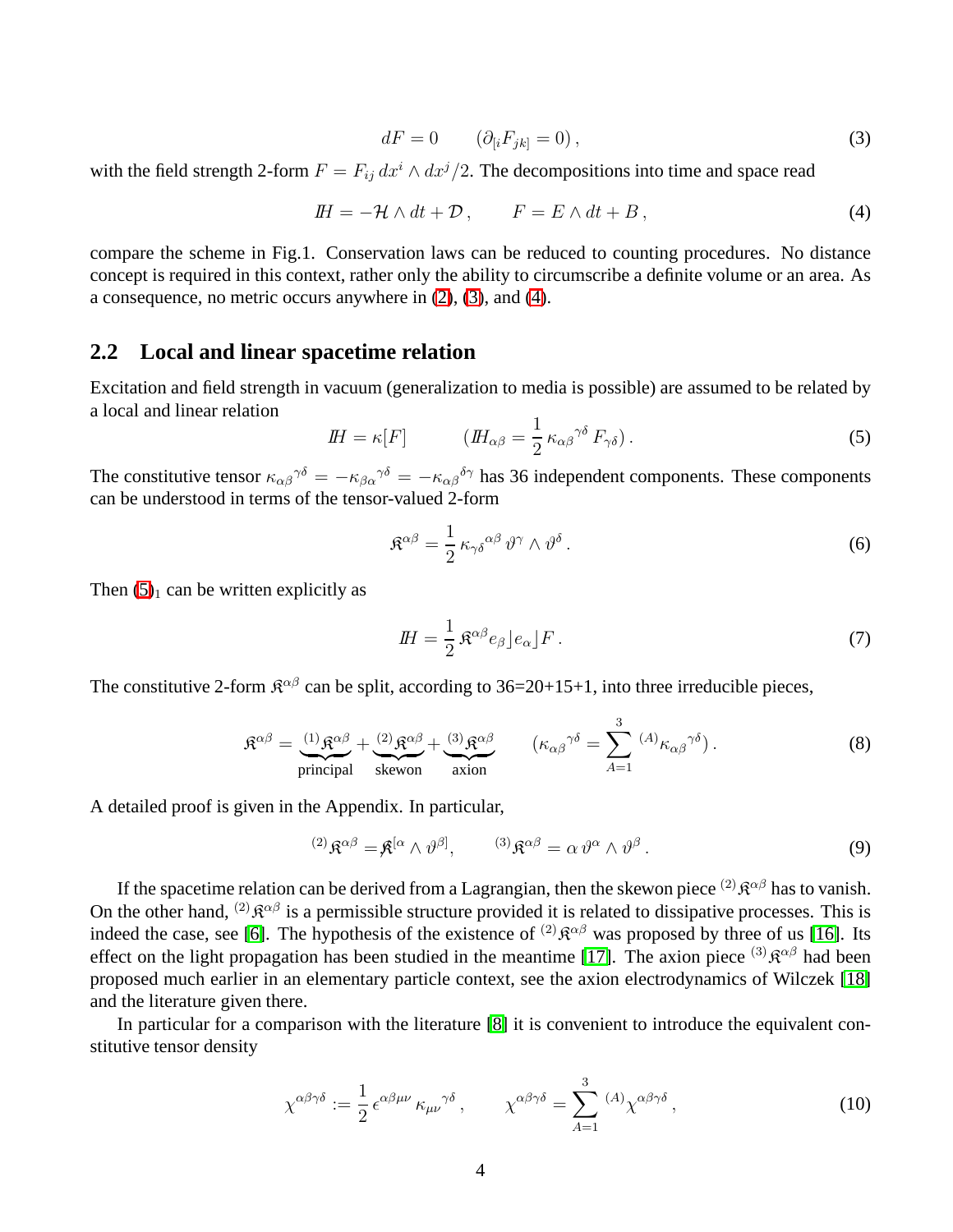with 36=20+15+1 independent components. Its skewon and its axion pieces can be mapped to a tensor (15 components) and a pseudo-scalar (1 component), respectively,

$$
\mathcal{S}_{\alpha}{}^{\beta} := \frac{1}{4} \hat{\epsilon}_{\alpha\gamma\delta\epsilon}{}^{(2)} \chi^{\gamma\delta\epsilon\beta} , \qquad \alpha := \frac{1}{4!} \hat{\epsilon}_{\alpha\beta\gamma\delta}{}^{(3)} \chi^{\alpha\beta\gamma\delta} . \qquad (11)
$$

We have  $\beta_\alpha{}^\alpha = 0$ . For the 1-form  $\beta^\alpha := \beta_\beta{}^\alpha \vartheta^\beta$ , with  $e_\alpha$   $\beta^\alpha = 0$ , we find by some algebra,

$$
\mathcal{S}^{\alpha} = -\frac{1}{2} \mathcal{K}^{\alpha}, \qquad \alpha = \frac{1}{12} \mathcal{R}.
$$
 (12)

Up to here, our considerations were premetric. If we put the physical dimension of  $^{(1)}\mathcal{R}^{\alpha\beta}$  into a function  $\lambda(x)$ , the so-called dilaton, then we have 1 dilaton field  $\lambda$ , 19 remaining components of the principal part  $^{(1)}\mathfrak{K}^{\alpha\beta}/\lambda$ , 15 skewon components  $\beta_{\alpha}{}^{\beta}$ , and 1 axion component  $\alpha$ . This is as far as we can go with the premetric concept. The study of the properties of light propagation can help to constrain the constitutive tensor of spacetime.

The skewon field, a specific kind of permeability/permittivity of spacetime, will be in the center of our interest. It is non-Lagrangian and dissipative, and it diffracts light. Here we want to address the problem of how it could couple to gravity. However, first we want to turn our attention to its electromagnetic energy-momentum.

### **3 The electromagnetic energy-momentum density of the skewon field**

The 3-form of the electromagnetic energy-momentum current can be taken from [\[6\]](#page-13-5), e.g.:

$$
\Sigma_{\alpha} := \frac{1}{2} \left[ F \wedge (e_{\alpha} \rfloor H) - H \wedge (e_{\alpha} \rfloor F) \right]. \tag{13}
$$

We decompose the 3-form according to  $\Sigma_{\alpha} = \Sigma_{klm\alpha} dx^k \wedge dx^l \wedge dx^m/6$ . Then the corresponding energymomentum tensor in tensor calculus can be defined as  $\mathcal{T}_{i}^{j} := \epsilon^{jklm} \sum_{klm} i/6$  or

<span id="page-4-2"></span><span id="page-4-0"></span>
$$
\mathcal{T}_i^j = \frac{1}{4} \delta_i^j F_{kl} \check{\mathcal{H}}^{kl} - F_{ik} \check{\mathcal{H}}^{jk} \,. \tag{14}
$$

<span id="page-4-1"></span>Let us now turn to the skewon part. The excitation can be decomposed in principal, skewon, and axial parts according to  $I = {}^{(1)}I H + {}^{(2)}I H + {}^{(3)}I H$ . Since IH enters [\(13\)](#page-4-0) linearly, we find  $\Sigma_{\alpha} = {}^{(1)}\Sigma_{\alpha} + {}^{(2)}\Sigma_{\alpha} + {}^{(3)}I H + {}^{(4)}I H + {}^{(5)}I H$ .  $^{(3)}\Sigma_{\alpha}$ , with

$$
\Sigma_{\alpha}|_{\text{skewon}} \equiv {}^{(2)}\Sigma_{\alpha} = \frac{1}{2} \left[ F \wedge (e_{\alpha})^{(2)} H \right] - {}^{(2)}H \wedge (e_{\alpha}) F \right]
$$

$$
= \frac{1}{2} e_{\alpha} \left[ (F \wedge {}^{(2)}H) - {}^{(2)}H \wedge e_{\alpha} \right] F. \tag{15}
$$

The skewon part of the excitation was derived in [\(75\)](#page-13-15) as

$$
^{(2)}H = \frac{1}{2} \mathcal{R}^{\alpha} \wedge e_{\alpha} \rfloor F \,.
$$

We multiply it by F, apply the anti-Leibniz rule for the interior product, and recall that  $e_\alpha$   $\beta \mathcal{R}^\alpha = 0$ :

$$
F \wedge {}^{(2)}H = \frac{1}{2} F \wedge \mathcal{R}^{\alpha} \wedge e_{\alpha} \rfloor F = -\frac{1}{2} e_{\alpha} \rfloor (F \wedge \mathcal{R}^{\alpha} \wedge F) + \frac{1}{2} (e_{\alpha} \rfloor F) \wedge \mathcal{R}^{\alpha} \wedge F
$$

$$
+ \frac{1}{2} F \wedge (e_{\alpha} \rfloor \mathcal{R}^{\alpha}) \wedge F = -\frac{1}{2} F \wedge \mathcal{R}^{\alpha} \wedge e_{\alpha} \rfloor F.
$$
(17)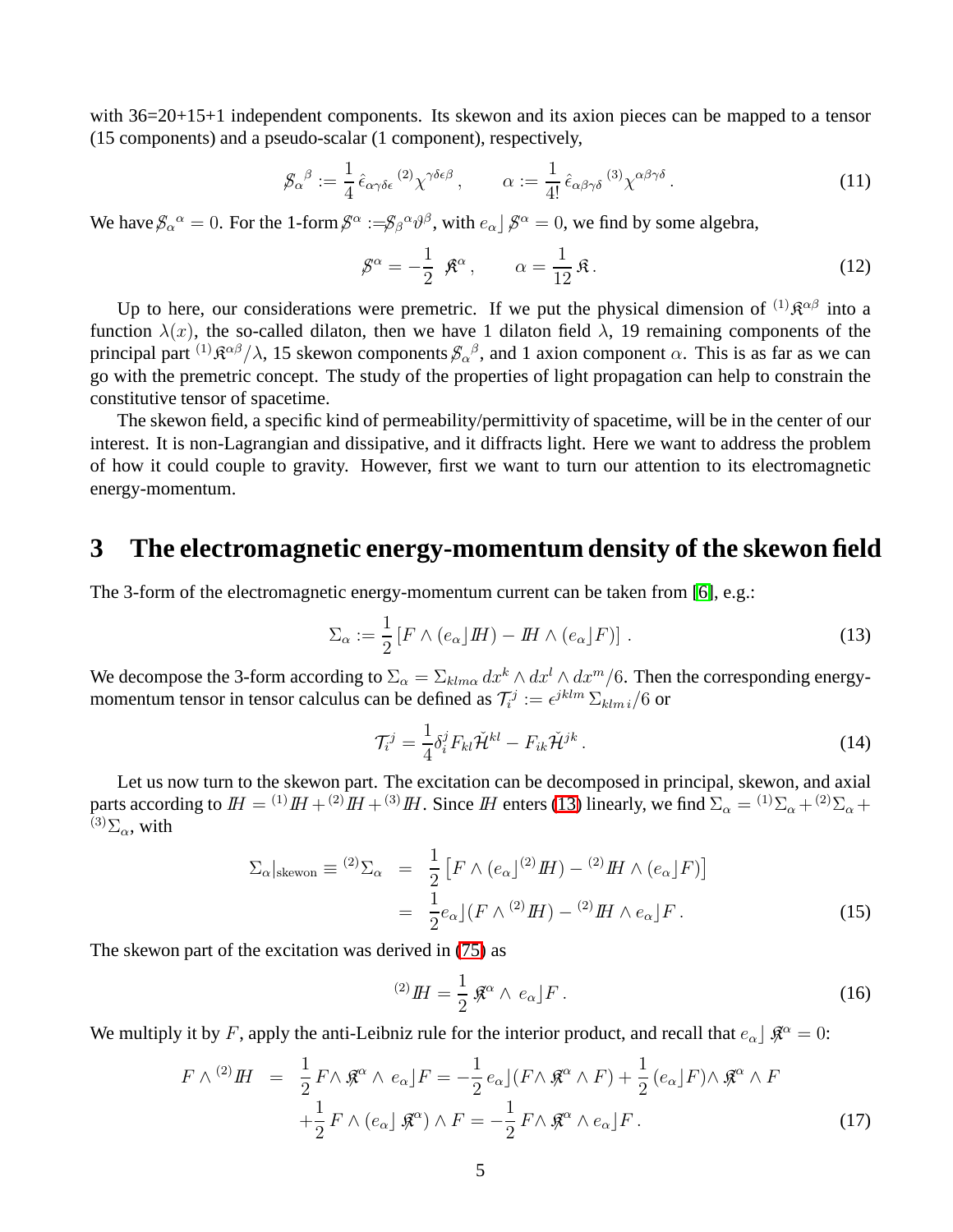Thus,  $F \wedge {}^{(2)}H = 0$ . We substitute this into [\(15\)](#page-4-1) and find

<span id="page-5-0"></span>
$$
\Sigma_{\alpha}|_{\text{skewon}} = (e_{\alpha}|F) \wedge \mathcal{S}^{\beta} \wedge (e_{\beta}|F) \qquad \text{(premetric result)}.
$$
 (18)

A similar computation can be performed for the energy-momentum tensor. We have ([\[6\]](#page-13-5), p.256)

$$
^{(2)}H_{ij} = 2\mathcal{S}_{[i}{}^{k}F_{j]k} \qquad \text{or} \qquad {}^{(2)}\check{\mathcal{H}}^{mn} = \epsilon^{mnij}\mathcal{S}_{i}{}^{k}F_{jk} \,. \tag{19}
$$

On substitution of this into [\(14\)](#page-4-2), we find the skewon part of the energy-momentum tensor as<sup>3</sup>

$$
\mathcal{T}_{i}^{j}|_{\text{skewon}} = \epsilon^{jklm} F_{ik} \mathcal{S}_{l}^{n} F_{nm} , \qquad (20)
$$

which is clearly equivalent to [\(18\)](#page-5-0) and also of premetric nature.

#### **3.1 Trace**

.

We transvect [\(15\)](#page-4-1) with the coframe and recall that  $F \wedge {}^{(2)}H = 0$ :

$$
\vartheta^{\alpha} \wedge {}^{(2)}\Sigma_{\alpha} = -\vartheta^{\alpha} \wedge {}^{(2)}I\!H \wedge e_{\alpha} \rfloor F = -2F \wedge {}^{(2)}I\!H = 0. \tag{21}
$$

Thus, the tracelessness is proved:

<span id="page-5-1"></span>
$$
\vartheta^{\alpha} \wedge {}^{(2)}\Sigma_{\alpha} = 0 \qquad \text{(premetric result)}.
$$

Equivalently,  $\mathcal{T}_i^i = 0$ . Thus, the skewonic part of the energy-momentum is tracefree. Since  $\vartheta^\alpha \wedge \Sigma_\alpha = 0$ , we find the analogous property for the principal part:  $\vartheta^{\alpha} \wedge^{(1)} \Sigma_{\alpha} = 0$ .

#### **3.2 Antisymmetric part**

For these considerations we need the existence of a *metric*. We lower the index of the coframe  $\vartheta_{\alpha}$  :=  $g_{\alpha\beta} \,\vartheta^\beta$ , multiply the energy-momentum from the left, and antisymmetrize:

$$
\vartheta_{\left[\alpha\right]} \wedge {}^{(2)}\Sigma_{\beta} = - {}^{(2)}H \wedge \vartheta_{\left[\alpha\right]} \wedge e_{\beta\left]} \rfloor F = \vartheta_{\left[\alpha\right]} \wedge (e_{\beta\left]} \rfloor F) \wedge \mathcal{S}^{\gamma} \wedge (e_{\gamma} \rfloor F) \,. \tag{23}
$$

This obviously does *not* vanish. In contrast, in conventional Maxwell-Lorentz vacuum electrodynamics, we have, of course,  $\vartheta_{\alpha} \wedge \Sigma_{\beta} = 0$ , that is, a symmetric energy-momentum, see [\[6\]](#page-13-5).

Alternatively, one can consider the 2-form  $W := e^{\alpha} \int^{(2)} \Sigma_{\alpha}$  which is proportional to the left hand side of of [\(23\)](#page-5-1), see Itin [\[19\]](#page-14-3). Then,

<span id="page-5-2"></span>
$$
W = -(e^{\alpha})^{(2)} H) \wedge (e_{\alpha}) F). \tag{24}
$$

Since IH and F are independent, W doesn't vanish in general. For the Maxwell-Lorentz case,  $^{(2)}$  IH is zero and, as a consequence, W vanishes.

Because the electromagnetic skewon energy-momentum has an antisymmetric piece, it would contribute to the first field equation of an Einstein-Cartan-Maxwell (with skewon) system. Thus, we have another (rather indirect) non-Lagrangian type of coupling of the skewon field to gravity.

$$
\Sigma_{ijk\alpha}|_{\text{skewon}} = \frac{3}{4} \left( \n\kappa_{\alpha}{}^{m} F_{m[i} F_{jk]} + \n\kappa_{[i}{}^{m} F_{jk]} F_{\alpha m} + 2 \n\kappa_{[i}{}^{m} F_{j|m} F_{\alpha|k]} \right).
$$

 ${}^{3}$ If we translate [\(20\)](#page-5-2) into the energy-momentum 3-form, then, in components, the corresponding formula reads: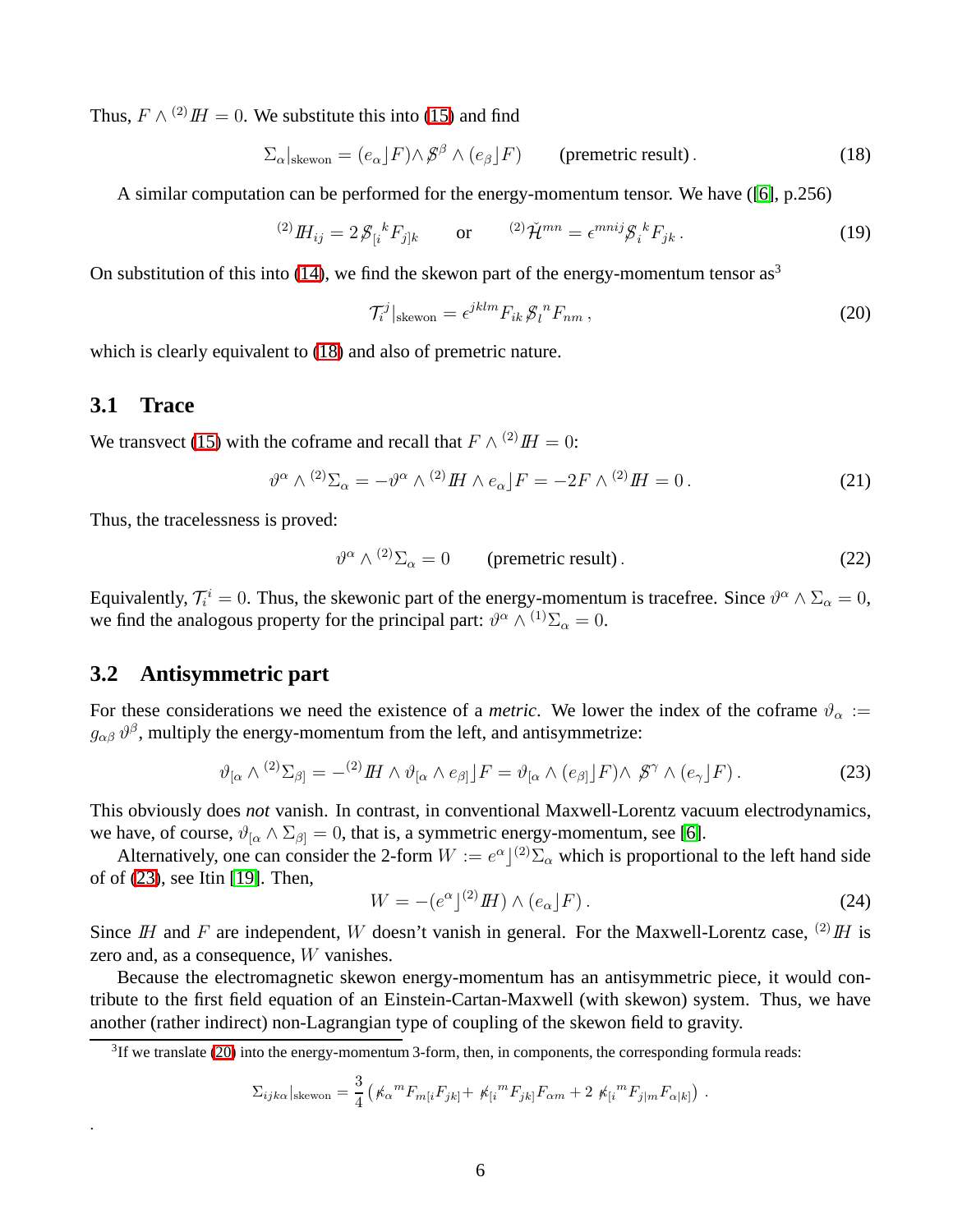#### **3.3 Energy density**

The energy density becomes (spatial indices are  $a, b, c, ... = 1, 2, 3$ )

$$
\mathcal{T}_0^0|_{\text{skewon}} = \epsilon^{0klm} F_{0k} \mathcal{J}_l^n F_{nm} = \epsilon^{0abc} F_{0a} \mathcal{J}_b^n F_{nc}
$$
  
=  $\epsilon^{0abc} (F_{0a} \mathcal{J}_b^n F_{0c} + F_{0a} \mathcal{J}_b^n F_{dc})$ . (25)

The first term in the parenthesis vanishes because of its symmetry in  $a$  and  $c$ . Thus,

$$
\mathcal{T}_0{}^0|_{\text{skewon}} = -\epsilon^{0abc} F_{a0} \mathcal{J}_b{}^d F_{dc} \,. \tag{26}
$$

Now we can substitute the electric and the magnetic field strengths:

<span id="page-6-0"></span>
$$
\mathcal{T}_0^0|_{\text{skewon}} = -E_a \mathcal{J}_b^d \epsilon^{abc} \epsilon_{dce} B^e = E_a \mathcal{J}_b^a B^b - E_a \mathcal{J}_b^b B^a.
$$

We collect the terms and find

$$
\mathcal{T}_0^0|_{\text{skewon}} = \left(\mathcal{S}_a^b - \delta_a^b \mathcal{S}_c^c\right) E_b B^a. \tag{27}
$$

This is an astonishingly simple *premetric* result. Note that the second invariant of the electromagnetic field  $I_2 := F \wedge F = -2d\sigma \wedge B \wedge E$  (see [\[6\]](#page-13-5), p.126) enters the energy expression inter alia. Recall also that  $g_c^c = -g_0^c$ .

### **3.4 Specialization: The spatially isotropic skewon field**

The spacetime decomposition of the skewon field reads

$$
\mathcal{S}_i^j = \left( \begin{array}{cc} -s_c{}^c & m^a \\ n_b & s_b{}^a \end{array} \right) \,. \tag{28}
$$

Nieves & Pal [\[20\]](#page-14-4) chose (in nuclear matter) a spatially isotropic skewon field according to

$$
s_a{}^b = \frac{s}{2} \delta_a^b
$$
,  $m^a = 0$ ,  $n_a = 0$  (Nieves & Pal). (29)

In order to be able to substitute this into  $(27)$ , we compute

<span id="page-6-1"></span>
$$
s_a{}^b - \delta_a^b s_c{}^c = \frac{s}{2} \delta_a^b - \delta_a^b \frac{3s}{2} = -s \delta_a^b \,. \tag{30}
$$

We substitute into  $(27)$  and find

$$
{}^{k} \mathcal{T}_{0}^{0} \vert_{\text{skewon N\&P}} = -s E_a B^a \,. \tag{31}
$$

Hence the energy density here is proportional to the second invariant  $I_2$ . Since Nieves & Pal didn't compute the energy of their skewon field, we cannot compare [\(31\)](#page-6-1) with earlier results.

A direct check of [\(31\)](#page-6-1) starts from the premetric electromagnetic energy density

$$
u = \frac{1}{2} \left( \mathcal{D}^a E_a + \mathcal{H}_a B^a \right) . \tag{32}
$$

For the Nieves & Pal skewon we have ([\[6\]](#page-13-5), p.262)

$$
\mathcal{D}^{a}|_{\text{skewon N\&P}} = -s B^{a}, \qquad \mathcal{H}_{a}|_{\text{skewon N\&P}} = -s E_{a}. \qquad (33)
$$

Thus,

$$
u|_{\text{skewon N\&P}} = -s E_a B^a, \quad \text{q.e.d.}
$$
 (34)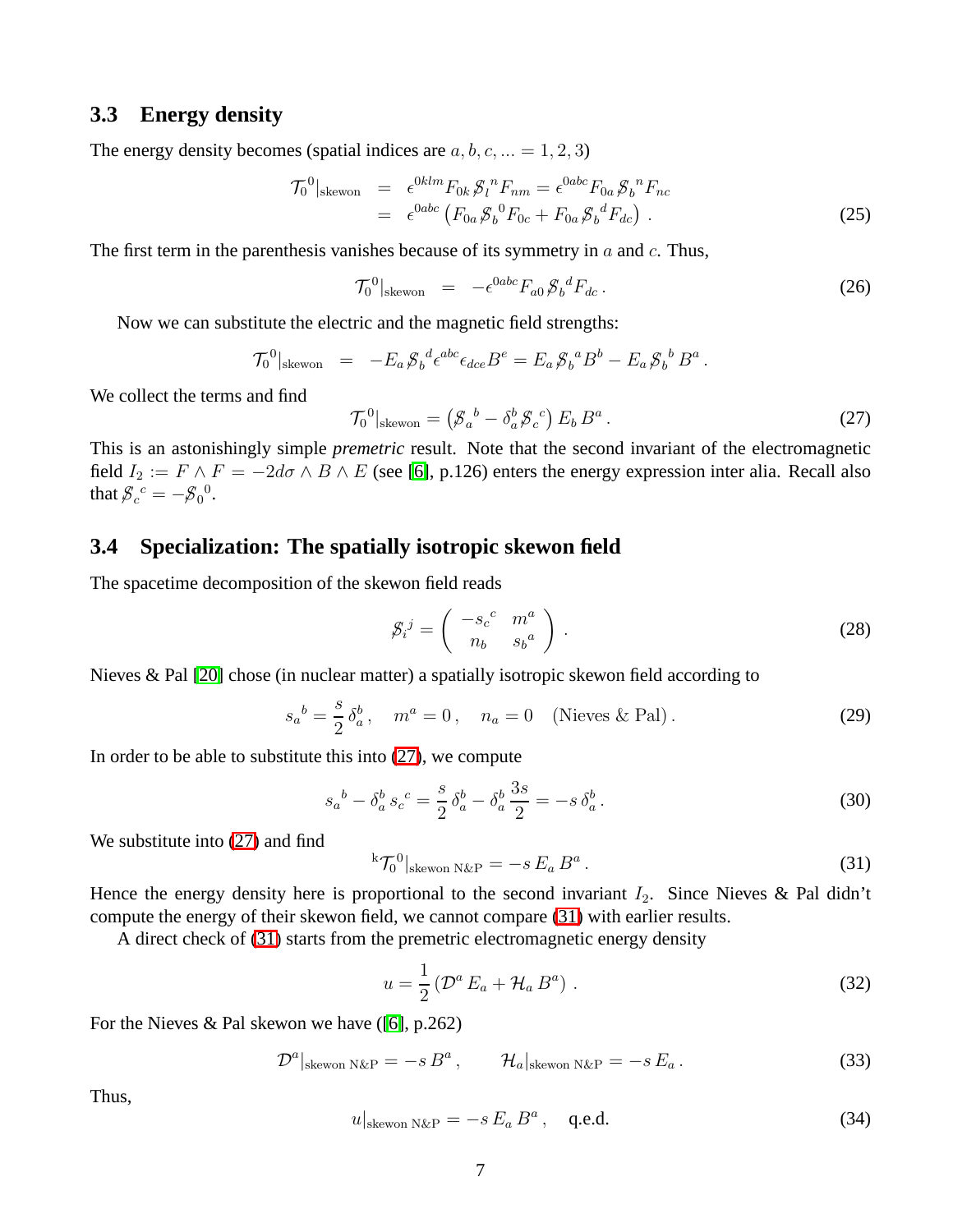## **4 Einstein-Cartan theory with skewon, dilaton, and axion interaction**

In electrodynamics, one can think of the constitutive 2-form  $\mathcal{R}^{\alpha\beta}$  either as a field determined by the electromagnetic properties of some fixed distribution of background matter or as a property of spacetime itself. Whereas the standard matter fields and the electromagnetic potential are dynamical variables,  $\hat{\mathcal{R}}$  is a fixed, non-dynamical (or external) field.

One can try to describe this situation by an "effective" Lagrangian formalism. Consider, for instance, the simple Lagrangian, quadratic in the field strengths,  $\mathcal{L}' \sim \chi^{ijkl} F_{ij} F_{kl}$ . It is clear that here only the piece of  $\chi^{ijkl}$  symmetric under the exchange  $(i, j) \leftrightarrow (k, l)$  survives and thus the related field equations do not contain the skewon piece of  $\chi$ . In a way, this result might have been expected: the skewon field is known to cause dissipative effects in electrodynamics [\[17\]](#page-14-1) and, consequently, one does not expect to have a simple local Lagrangian description of the complete dynamics.

In trying to extend our understanding of  $\mathfrak K$  to the gravitational sector, we adopt the interpretation of  $\mathfrak K$ as a *property of spacetime*, and we will study some of its consequences.

#### **4.1 Specialization: principal part with metric and dilaton**

Although it is known that one can construct a gravitational theory without a metric, all such models are limited to the vacuum case, see, e.g., [\[21,](#page-14-5) [22,](#page-14-6) [23,](#page-14-7) [24\]](#page-14-8). It is unclear whether one can construct a viable gravity theory without a metric in the presence of nontrivial matter sources. Accordingly, we will now specialize to the case when the metric field is available as, e.g., in metric-affine gravity (MAG), see [\[25\]](#page-14-9). Then, the Maxwell-Lorentz electrodynamics yields the principal part of the form:

<span id="page-7-0"></span>
$$
^{(1)}\mathfrak{K}^{\alpha\beta} = \lambda \eta^{\alpha\beta} \qquad (^{(1)}\kappa_{\gamma\delta}{}^{\alpha\beta} = \lambda \,\hat{\epsilon}_{\gamma\delta\mu\nu} \sqrt{-g} \, g^{\alpha\mu} g^{\beta\nu}). \tag{35}
$$

Here  $\eta^{\alpha\beta} = {}^{\star}(\vartheta^{\alpha} \wedge \vartheta^{\beta})$  is defined with the help of the Hodge star  ${}^{\star}$  for the spacetime metric g, whereas the scalar field  $\lambda(x)$  is the dilaton field that represents a factor of the principal part of  $\hat{\mathcal{R}}$  absorbing its physical dimension. The dilaton comes as a companion of the skewon and the axion even on the premetric level. When  $\lambda$  = const, and the skewon and axion are absent, we recover from [\(35\)](#page-7-0) the standard Maxwell-Lorentz electrodynamics.

Now, we recall that the Einstein-Cartan theory (see Blagojević [\[26\]](#page-14-10), Gronwald et al. [\[27\]](#page-14-11), and/or Trautman [\[28\]](#page-14-12)) is determined by the Lagrangian 4-form (in units  $\kappa = 8\pi G = 1$ )

$$
V_{\rm EC} = \frac{1}{2} \eta^{\alpha\beta} \wedge R_{\alpha\beta}.
$$
 (36)

<span id="page-7-1"></span>Noticing that the constitutive 2-form [\(6\)](#page-3-3) *with the principal part* [\(35\)](#page-7-0) provides a natural extension of  $\eta^{\alpha\beta}$ by taking into account the electromagnetic companions of the metric, we can propose a generalization of the Einstein-Cartan theory by means of the Lagrangian

$$
V_{\text{gEC}} = \frac{1}{2} \mathfrak{K}^{\alpha\beta} \wedge R_{\alpha\beta} = \frac{1}{2} {}^{(1)}\mathfrak{K}^{\alpha\beta} \wedge {}^{(6)}R_{\alpha\beta} + \frac{1}{2} {}^{(2)}\mathfrak{K}^{\alpha\beta} \wedge ({}^{(2)}R_{\alpha\beta} + {}^{(5)}R_{\alpha\beta}) + \frac{1}{2} {}^{(3)}\mathfrak{K}^{\alpha\beta} \wedge {}^{(3)}R_{\alpha\beta} .
$$
 (37)

Here we substituted the irreducible decomposition of the curvature into 6 pieces  $R_{\alpha\beta} = \sum_{A=1}^{6} {}^{(A)}R_{\alpha\beta}$ , see [\[25\]](#page-14-9). Since <sup>(2)</sup> $R_{\alpha\beta}$  is the so-called paircommutator and <sup>(5)</sup> $R_{\alpha\beta}$  corresponds to the antisymmetric piece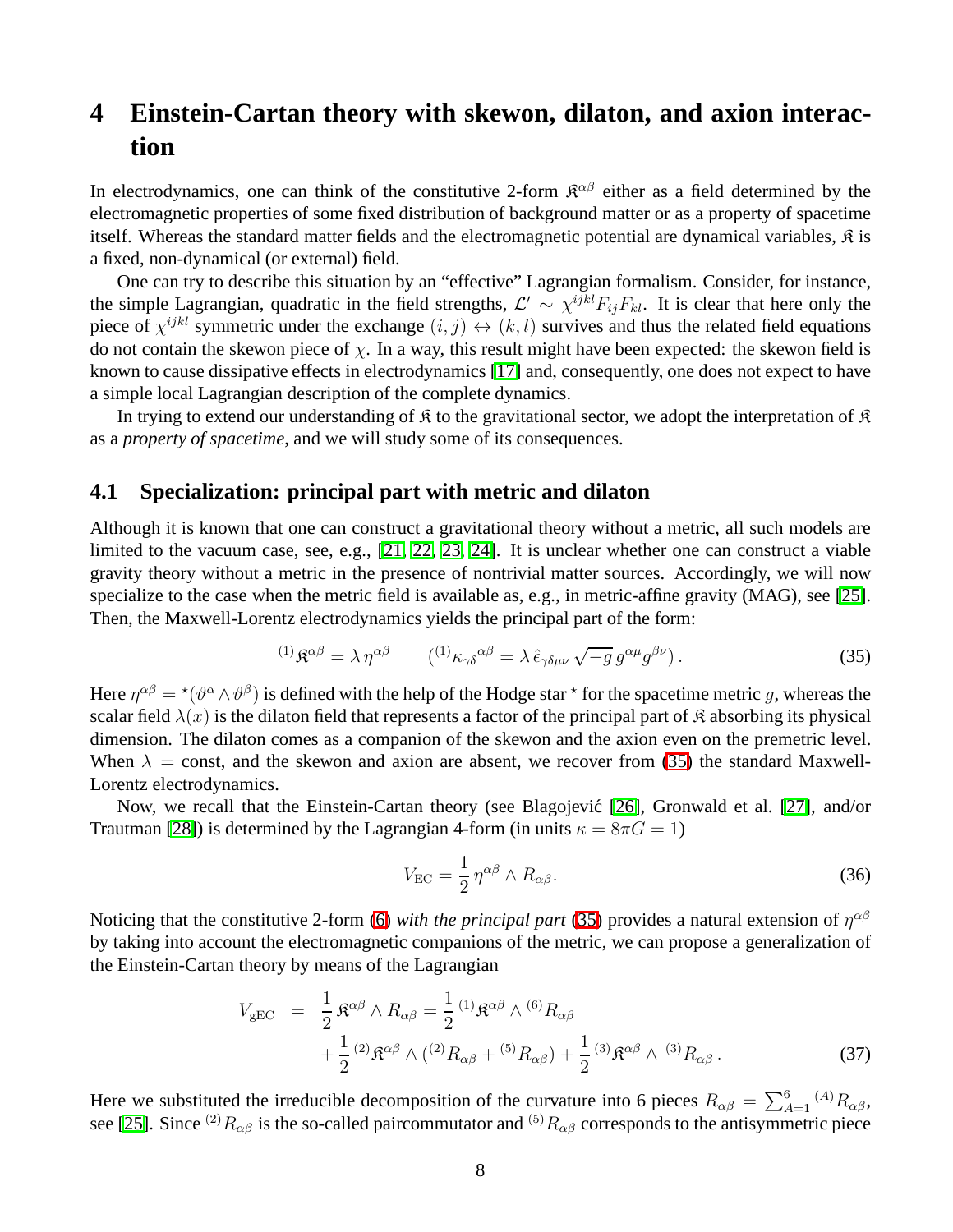of the Ricci tensor, we recognize that in [\(37\)](#page-7-1) the skewonic part <sup>(2)</sup> $\mathfrak{K}^{\alpha\beta}$  couples only to these specific post-Riemannian pieces of the curvature. More generally, the contributions of the skewon and axion are only nontrivial for a Riemann-Cartan geometry with a nonvanishing torsion 2-form  $T^{\alpha}$ .

The torsion itself can be also irreducibly decomposed according to  $T^{\alpha} = {}^{(1)}T^{\alpha} + {}^{(2)}T^{\alpha} + {}^{(3)}T^{\alpha}$ , with the second and the third irreducible torsion pieces defined as usual by

$$
^{(2)}T^{\alpha} = \frac{1}{3} \vartheta^{\alpha} \wedge T, \qquad ^{(3)}T^{\alpha} = -\frac{1}{3} \star (\vartheta^{\alpha} \wedge P). \tag{38}
$$

The 1-forms of the trace and the axial trace of torsion are introduced by  $T := e_{\alpha} \rfloor T^{\alpha}$  and  $P := {}^{\star} (\vartheta^{\alpha} \wedge T_{\alpha}),$ respectively. By making use of the first Bianchi identity  $DT^{\alpha} = R_{\beta}^{\alpha} \wedge \vartheta^{\beta}$ , we can rewrite the above Lagrangian [\(37\)](#page-7-1) into an equivalent form

$$
V_{\rm gEC} = \frac{1}{2} \lambda \eta^{\alpha\beta} \wedge {}^{(6)}R_{\alpha\beta} + (D\beta^{\alpha}) \wedge ({}^{(1)}T_{\alpha} + {}^{(2)}T_{\alpha}) - \frac{1}{2}D(\alpha\vartheta^{\alpha}) \wedge {}^{(3)}T_{\alpha} + d\Psi.
$$
 (39)

Here the total derivative term contains the 3-form  $\Psi := -\frac{\beta^{\alpha}}{\alpha} \wedge (1)^{1}T_{\alpha} + (2)^{2}T_{\alpha} + \frac{1}{2}\alpha \vartheta^{\alpha} \wedge (3)^{2}T_{\alpha}$ . Obviously, the skewon field  $\beta^{\alpha}$  couples to the tensor and the vector pieces of the torsion, the axion field  $\alpha$ , however, to the axial torsion (totally antisymmetric torsion).

#### **4.2 Generalized gravitational field equations**

The general framework for the derivation of the field equations is provided by the Noether-Lagrange machinery developed in the review paper [\[25\]](#page-14-9), see its Sec. 5.8.1. The gravitational field equations are given by the system of the so-called first and the second field equations of gravity:

$$
DH_{\alpha} - E_{\alpha} = \Sigma_{\alpha}, \tag{40}
$$

$$
DH_{\alpha\beta} + \vartheta_{[\alpha} \wedge H_{\beta]} = \tau_{\alpha\beta}.
$$
 (41)

The sources arise as the variational derivatives of the material Lagrangian with respect to the coframe and the connection, and they represent the canonical energy-momentum current  $\Sigma_{\alpha}$  and the spin current  $\tau_{\alpha\beta}$ , respectively.

For the Lagrangian [\(37\)](#page-7-1) of the generalized Einstein-Cartan theory we find straightforwardly the gravitational gauge field momenta

$$
H_{\alpha} = -\frac{\partial V_{\text{gEC}}}{\partial T^{\alpha}} = 0, \qquad H_{\alpha\beta} = -\frac{\partial V_{\text{gEC}}}{\partial R^{\alpha\beta}} = -\frac{1}{2} \mathfrak{K}_{\alpha\beta}, \tag{42}
$$

and the gravitational canonical energy 3-form

$$
E_{\alpha} = \frac{1}{2} \left( e_{\alpha} \right) \mathfrak{K}_{\beta \gamma} \right) \wedge R^{\beta \gamma}.
$$
 (43)

Accordingly, the gravitational field equations read

$$
-\frac{1}{2}\left(e_{\alpha}\right) \mathfrak{K}_{\beta\gamma}\right) \wedge R^{\beta\gamma} = \Sigma_{\alpha},\tag{44}
$$

$$
-\frac{1}{2}D\mathfrak{K}_{\alpha\beta} = \tau_{\alpha\beta}.\tag{45}
$$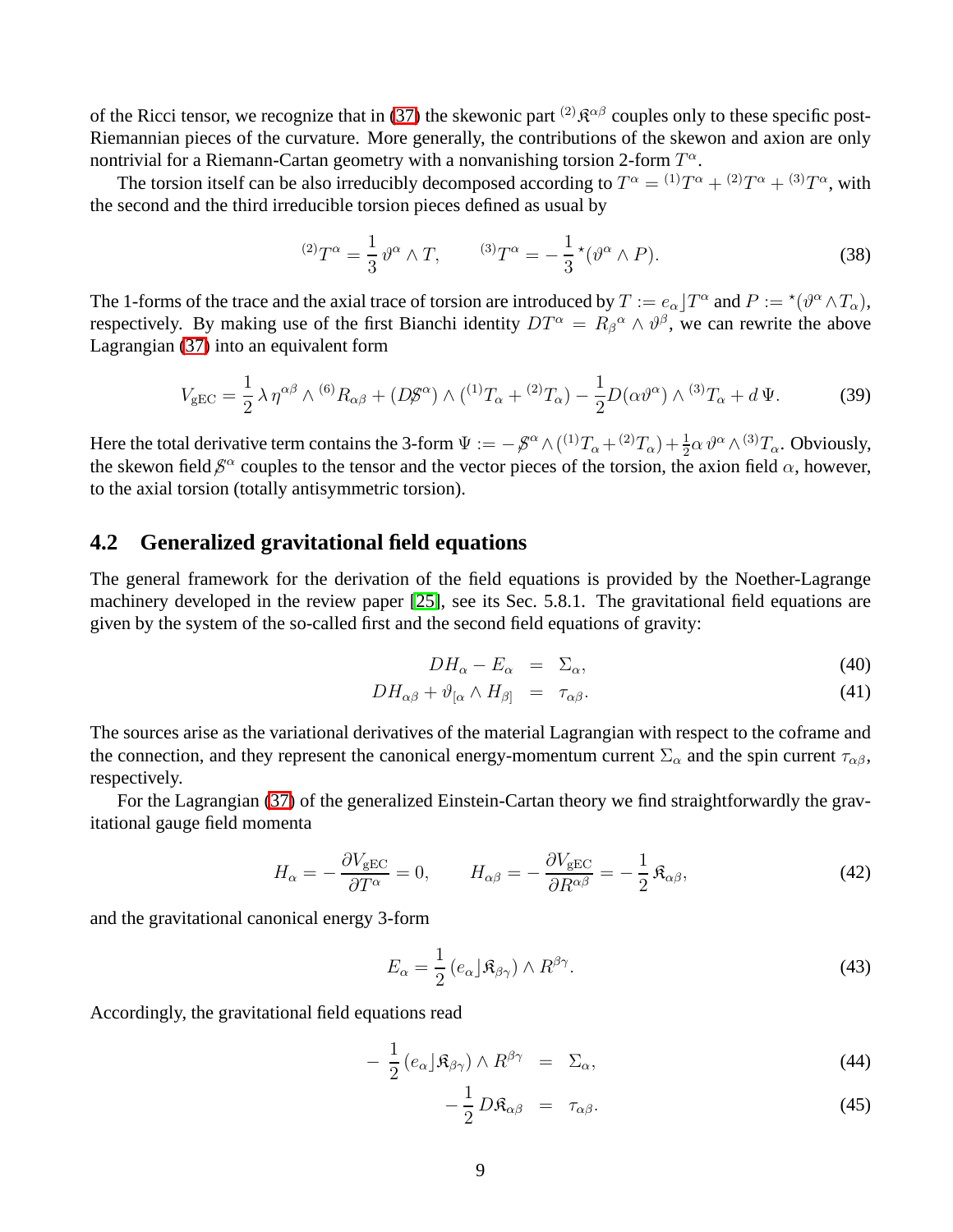Explicitly, the *first* equation has the form

<span id="page-9-0"></span>
$$
-\frac{1}{2}\lambda\,\eta_{\alpha\beta\gamma}\wedge R^{\beta\gamma}-\mathcal{S}^{\beta}\wedge R_{\beta\alpha}+(e_{\alpha}\,\vert\mathcal{S}^{\beta})\,\vartheta^{\gamma}\wedge R_{\beta\gamma}-\alpha\,\vartheta^{\beta}\wedge R_{\alpha\beta}=\Sigma_{\alpha}.\tag{46}
$$

Besides the first Einsteinian term (modified by the scalar dilaton coupling à la Brans-Dicke), we now see that the skewon and the axion fields bring into the first equation new terms which all depend on the Riemann-Cartan curvature.

The *second* field equation determines the spacetime torsion in terms of the spin current of matter *and* the additional contributions of skewon, axion, and dilaton. Explicitly, we have:

$$
-\frac{\lambda}{2}\eta_{\alpha\beta\gamma}\wedge T^{\gamma}-\frac{1}{2}\eta_{\alpha\beta}\wedge d\lambda+T_{[\alpha}\wedge\mathcal{B}_{\beta]}-\vartheta_{[\alpha}\wedge D\mathcal{B}_{\beta]}-\frac{1}{2}\vartheta_{\alpha}\wedge\vartheta_{\beta}\wedge d\alpha-\alpha T_{[\alpha}\wedge\vartheta_{\beta]}=\tau_{\alpha\beta}.\tag{47}
$$

In principle, one can resolve this algebraic equation with respect to the components of the torsion. In vacuum, when the matter spin vanishes, we find that the torsion is determined exclusively by the metric companion fields: the dilaton, the skewon, and the axion (and their derivatives).

There is a particular exact solution of the field equations in vacuum, which corresponds to a *teleparallel geometry*. Indeed, for  $\Sigma = \tau = 0$ , we see that  $R_{\alpha\beta} = 0$  solves the first field equation, while [\(47\)](#page-9-0) defines the intrinsic torsion of spacetime in terms of its  $\mathcal{R}$ -structure (dilaton, skewon, and axion).

#### **4.3 Simple vacuum solution**

Unfortunately, although the second field equation looks rather simple, it is not easy to find the torsion components from it explicitly. Nevertheless, we can illustrate how the theory works in a simple case when the skewon is absent. Then, the terms with  $\beta$  disappear from the equation, and we find that the *vacuum* torsion has the following simple form,

$$
T^{\alpha} = {}^{(2)}T^{\alpha} + {}^{(3)}T^{\alpha}, \tag{48}
$$

that is, the tensor piece  $^{(1)}T^{\alpha}$  of the torsion vanishes.

From [\(47\)](#page-9-0), we find:

$$
T = \frac{3/2}{\lambda^2 + \alpha^2} (\lambda \, d\lambda + \alpha \, d\alpha),\tag{49}
$$

$$
P = \frac{3}{\lambda^2 + \alpha^2} (\alpha \, d\lambda - \lambda \, d\alpha). \tag{50}
$$

This can be verified if we notice that the following identities hold true in exterior calculus:

$$
\eta_{\alpha\beta\gamma} \wedge {}^{(2)}T^{\gamma} = -\frac{2}{3} \eta_{\alpha\beta} \wedge T, \qquad \eta_{\alpha\beta\gamma} \wedge {}^{(2)}T^{\gamma} = \frac{1}{3} \vartheta_{\alpha} \wedge \vartheta_{\beta} \wedge P,\tag{51}
$$

$$
^{(2)}T_{[\alpha}\wedge\vartheta_{\beta]} = -\frac{1}{3}\vartheta_{\alpha}\wedge\vartheta_{\beta}\wedge T, \qquad {}^{(3)}T_{[\alpha}\wedge\vartheta_{\beta]} = -\frac{1}{6}\eta_{\alpha\beta}\wedge P. \qquad (52)
$$

We thus conclude that the trace and the axial trace 1-forms of the torsion are determined, in vacuum, by the dilaton and the axion fields. In particular, when the axion is absent,  $\alpha = 0$ , we recover a Brans-Dicke type gravity constructed in the Einstein-Cartan framework in [\[29,](#page-14-13) [30,](#page-14-14) [31\]](#page-14-15). In that case the axial trace vanishes, whereas the torsion trace is proportional to the gradient of the dilaton field. Otherwise, for the case of a constant dilaton,  $\lambda = \lambda_0$  =const, both torsion 1-forms are nontrivial and depend on the axion only.

Now, when we return to the general case, it is straightforward to verify that the nontrivial skewon induces the trace-free irreducible part of torsion,  $^{(1)}T^{\alpha}$ , in addition to the trace and the axial trace 1-forms.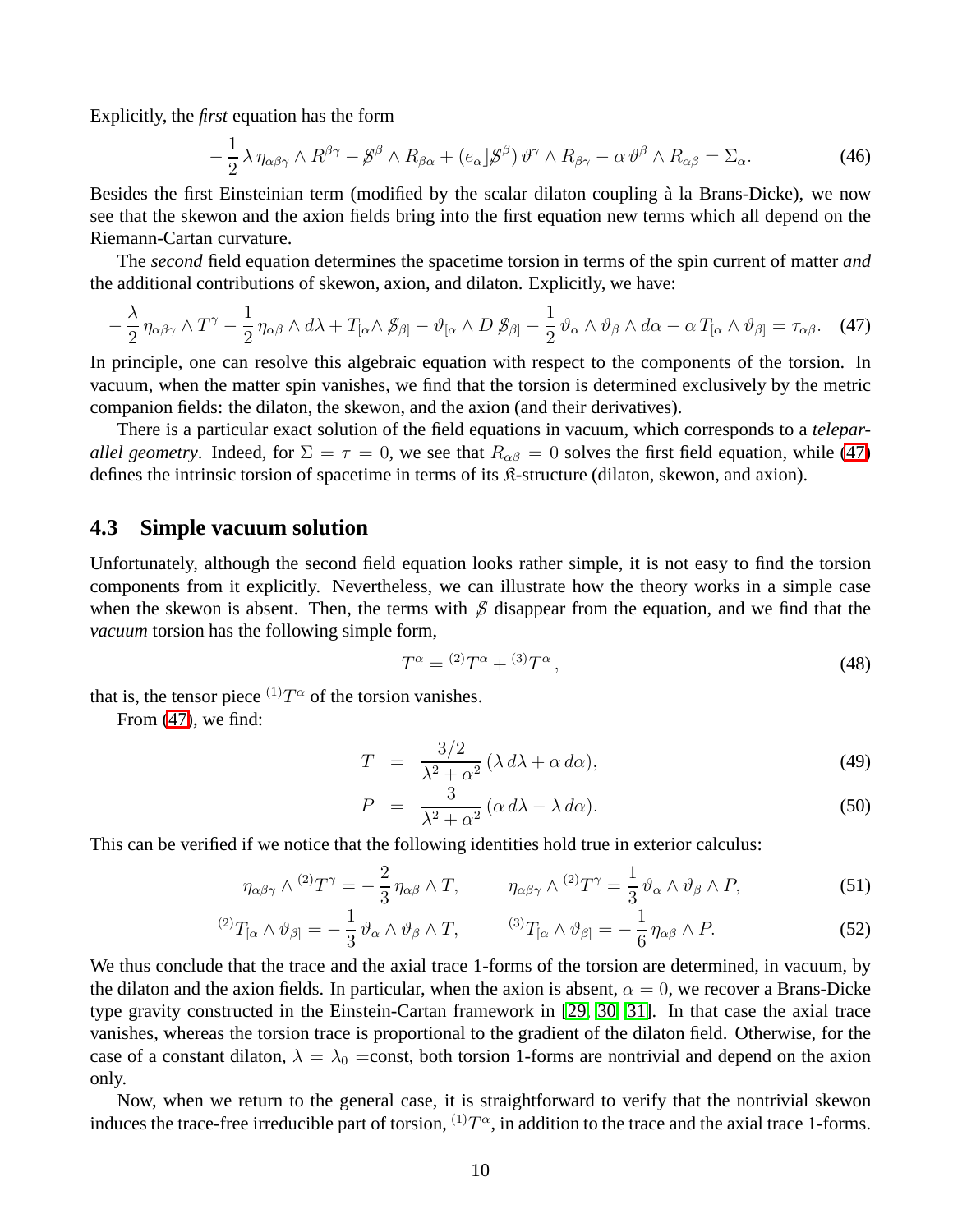### **5 Gravitational energy in the generalized Einstein-Cartan theory**

We now wish to study the energy of the generalized Einstein-Cartan theory [\(37\)](#page-7-1) in the framework of the canonical formalism [\[26\]](#page-14-10). Using simple algebra, we can rewrite the gravitational piece of [\(37\)](#page-7-1) in the form  $V_{\text{gEC}} = \mathcal{L}_{\text{gEC}} d^4x$ , with

$$
\mathcal{L}_{\rm gEC} = \frac{1}{4} \chi_{\alpha\beta}^{ij} R_{ij}^{\alpha\beta}(\Gamma) \,. \tag{53}
$$

Here,

$$
\chi_{\alpha\beta}^{ij} = 2\lambda \sqrt{-g} \, e^i_{\, [\alpha} e^j_{\, \beta]} + \bar{\chi}_{\alpha\beta}^{ij} \,, \tag{54}
$$

$$
\bar{\chi}_{\alpha\beta}^{ij} = e_{k\alpha}e_{l\beta}\left(2\epsilon^{klm[i}\mathcal{G}_m{}^{j]} + \alpha\,\epsilon^{klij}\right) \,. \tag{55}
$$

The Latin and Greek indices are raised and lowered with the help of the spacetime metric  $g_{ij} = e_i{}^{\alpha}e_j{}^{\beta}g_{\alpha\beta}$ and the Lorentz metric  $g_{\alpha\beta} = \text{diag}(+1, -1, -1, -1)$ , respectively. Primary constraints are similar to those of the standard Einstein-Cartan theory:

$$
\pi_{\alpha}^{0} \approx 0, \qquad \pi_{\alpha\beta}^{0} \approx 0,
$$
  

$$
\pi_{\alpha}^{a} \approx 0, \qquad \phi_{\alpha\beta}^{a} := \pi_{\alpha\beta}^{a} - \chi_{\alpha\beta}^{0a} \approx 0.
$$

Since the Lagrangian is linear in the velocities  $\dot{\Gamma}$ , the canonical Hamiltonian is given by  $\mathfrak{H}_c = -\mathcal{L}_{gEC}(\dot{\Gamma} = \dot{\Gamma})$  $0)$ :

$$
\mathfrak{H}_c = -\frac{1}{4} \chi_{\alpha\beta}{}^{ab} R_{ab}{}^{\alpha\beta} + \frac{1}{2} \Gamma_0{}^{\alpha\beta} \nabla_a \chi_{\alpha\beta}{}^{0a} + \partial_a U^a \,, \tag{56}
$$

where  $U^a = \chi_{\alpha\beta}{}^{0a} \Gamma_0{}^{\alpha\beta}/2$ . Looking at the form of  $\chi_{\alpha\beta}{}^{ij}$ , we see that the canonical Hamiltonian contains not only the standard Einstein-Cartan piece, modified by the presence of dilaton, but also an additional skewon-axion contribution,

$$
\mathfrak{H}_c^{\text{SA}} = -\frac{1}{4} \bar{\chi}_{\alpha\beta}{}^{ab} R_{ab}{}^{\alpha\beta} + \frac{1}{2} \Gamma_0{}^{\alpha\beta} \nabla_a \bar{\chi}_{\alpha\beta}{}^{a0} + \partial_a U_{\text{SA}}^a \,, \tag{57}
$$

with  $U_{\rm SA}^a = \bar{\chi}_{\alpha\beta}{}^{0a} \Gamma_0{}^{\alpha\beta}/2$ . The total Hamiltonian has the form

$$
\mathfrak{H}_T = \mathfrak{H}_c + u^{\alpha}{}_{0} \pi_{\alpha}{}^{0} + \frac{1}{2} u^{\alpha \beta}{}_{0} \pi_{\alpha \beta}{}^{0} + u^{\alpha}{}_{a} \pi_{\alpha}{}^{a} + \frac{1}{2} u^{\alpha \beta}{}_{a} \phi_{\alpha \beta}{}^{a}.
$$
 (58)

The simple Hamiltonian structure obtained so far is sufficient to derive the canonical expression for the gravitational energy.

In the Hamiltonian formalism, symmetry properties of a dynamical system are described by the canonical generators  $G[\varphi, \pi]$ . Since they act on basic dynamical variables via Poisson brackets, they must be differentiable. A local functional  $F[\varphi, \pi] = \int d^3x f(\varphi, \partial \varphi, \pi, \partial \pi)$  has well defined functional derivatives if its variation can be written in the form  $\delta F[\varphi, \pi] = \int d^3x (A\delta\varphi + B\delta\pi)$ , where terms of the form  $\delta(\partial\varphi)$ and  $\delta(\partial \pi)$  are absent. If the generator  $G[\varphi, \pi]$  is not differentiable, its form can be improved by adding a suitable surface term, whereupon it becomes differentiable. On shell, these surface terms represent the values of the related conserved charges.

The canonical generator of time translations is defined by the total Hamiltonian:

$$
P_0 = \int d^3x \,\hat{\mathfrak{H}}_T \,, \qquad \mathfrak{H}_T \equiv \hat{\mathfrak{H}}_T + \partial_\alpha U^\alpha \,. \tag{59}
$$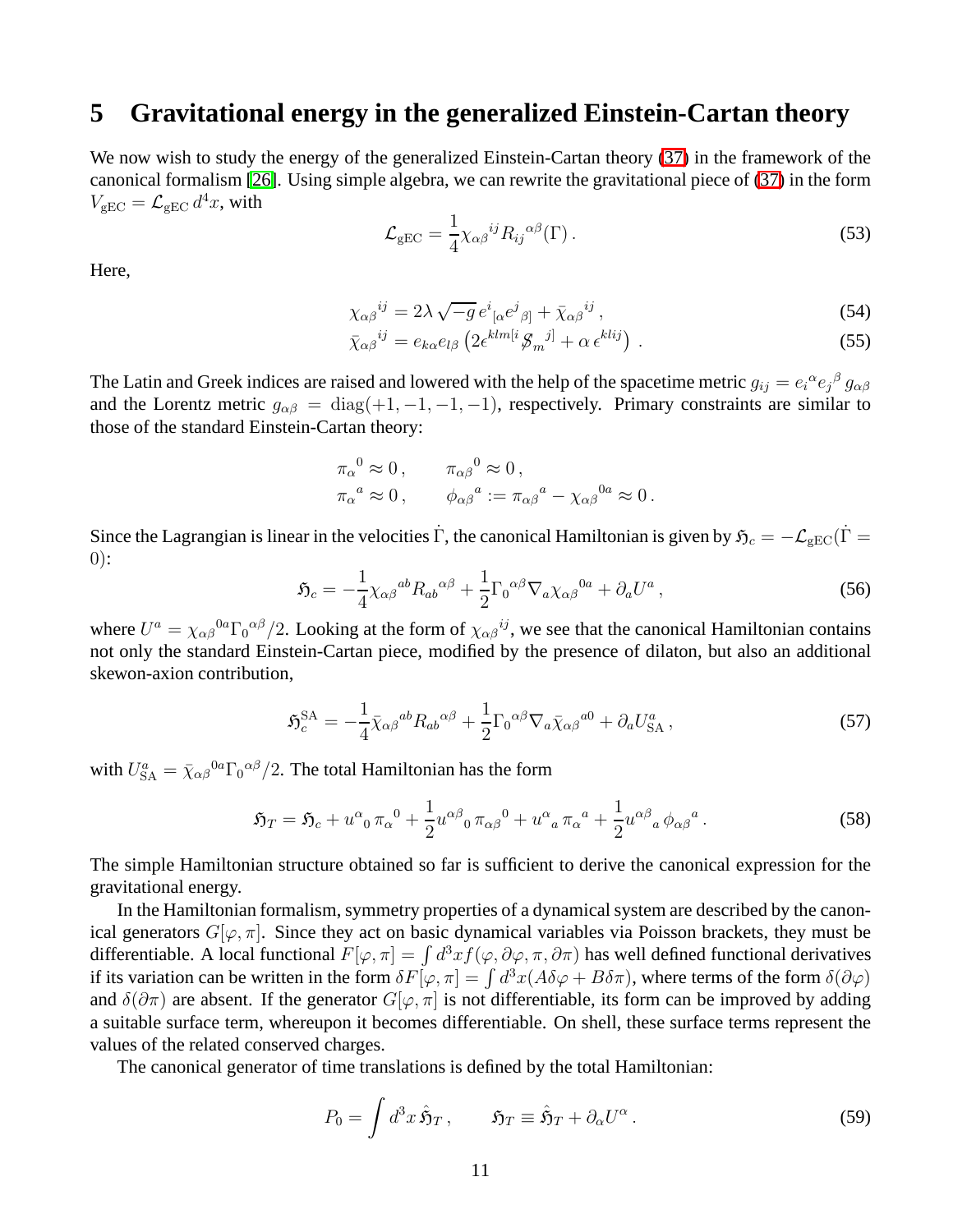Looking at the skewon-axion piece of  $P_0$ , we find that its variation has the form

$$
\delta P_0^{\text{SA}} = \int d^3x \, \delta \hat{\mathfrak{H}}_c^{\text{SA}} + N = -\frac{1}{2} \int d^3x \partial_a \left( \bar{\chi}_{\alpha\beta}{}^{ab} \delta \Gamma_b{}^{\alpha\beta} \right) + N \,,
$$

where N denotes well defined, normal (regular) terms. Thus,  $P_0^{\text{SA}}$  can be made differentiable by adding a surface term:

$$
P_0^{\text{SA}} \rightarrow \tilde{P}_0^{\text{SA}} = P_0^{\text{SA}} + \mathcal{E}^{\text{SA}},
$$
  

$$
\mathcal{E}^{\text{SA}} = \frac{1}{2} \int dS_a \left( \bar{\chi}_{\alpha\beta}^{ab} \Gamma_b^{\alpha\beta} \right).
$$
 (60)

In order to ensure the convergence of the surface integral  $\mathcal{E}^{SA}$ , we have to adopt suitable asymptotic conditions. For localized gravitational sources (matter fields decrease sufficiently fast at large distances and give no contribution to surface integrals), we can assume that spacetime is *asymptotically flat*. The related asymptotic conditions for the gravitational variables, when expressed in the standard spherical coordinates, take the simple form:

$$
e_i^{\alpha} = \delta_i^{\alpha} + \mathcal{O}(1/r) , \qquad \Gamma_i^{\alpha\beta} = \mathcal{O}(1/r^2) . \tag{61}
$$

Hence,  $\mathcal{E}^{\text{SA}}$  is convergent if

$$
\bar{\chi}_{\alpha\beta}^{ab} \to \text{const.} \quad \text{for} \quad r \to \infty \,. \tag{62}
$$

The surface term  $\mathcal{E}^{SA}$  represents the value of the *skewon-axion contribution to the gravitational energy*. It is produced by the interaction between the skewon-axion term  $\bar{\chi}$ , and the connection Γ. One should remember that the complete gravitational energy contains also the standard Einstein-Cartan piece, modified by the presence of the dilaton. The adopted asymptotics, extended naturally to the dilaton field by

 $\lambda(x) \to \text{const.}$  for  $r \to \infty$ ,

ensures the conservation of the gravitational energy.

### **6 Concluding remarks**

(1) According to its definition, the skewon field is some kind of permeability/permittivity of spacetime and this in a premetric setting when the metric has not yet "condensed". In this sense, the skewon field is an elementary electromagnetic property of spacetime. As such, it influences light propagation.

(2) The skewon field contributes non-trivially to the electromagnetic energy. In particular, it induces an *asymmetric* electromagnetic energy-momentum tensor, which can cause specific gravitational effects as a source term in the Einstein-Cartan-Maxwell system (with skewon).

(3) A smooth deformation of the Einstein-Cartan theory has been introduced and studied as a simple dynamical model incorporating gravitational effects of the skewon field. We found the generalized gravitational field equations and were able to determine the contribution of the skewon field to the gravitational energy.

#### **Acknowledgments**

We are very grateful to Yakov Itin (Jerusalem) and to Christian Heinicke (Cologne) for various helpful remarks. G. Rubilar would like to thank the Fundacion Andes (Convenio C-13860) for financial support.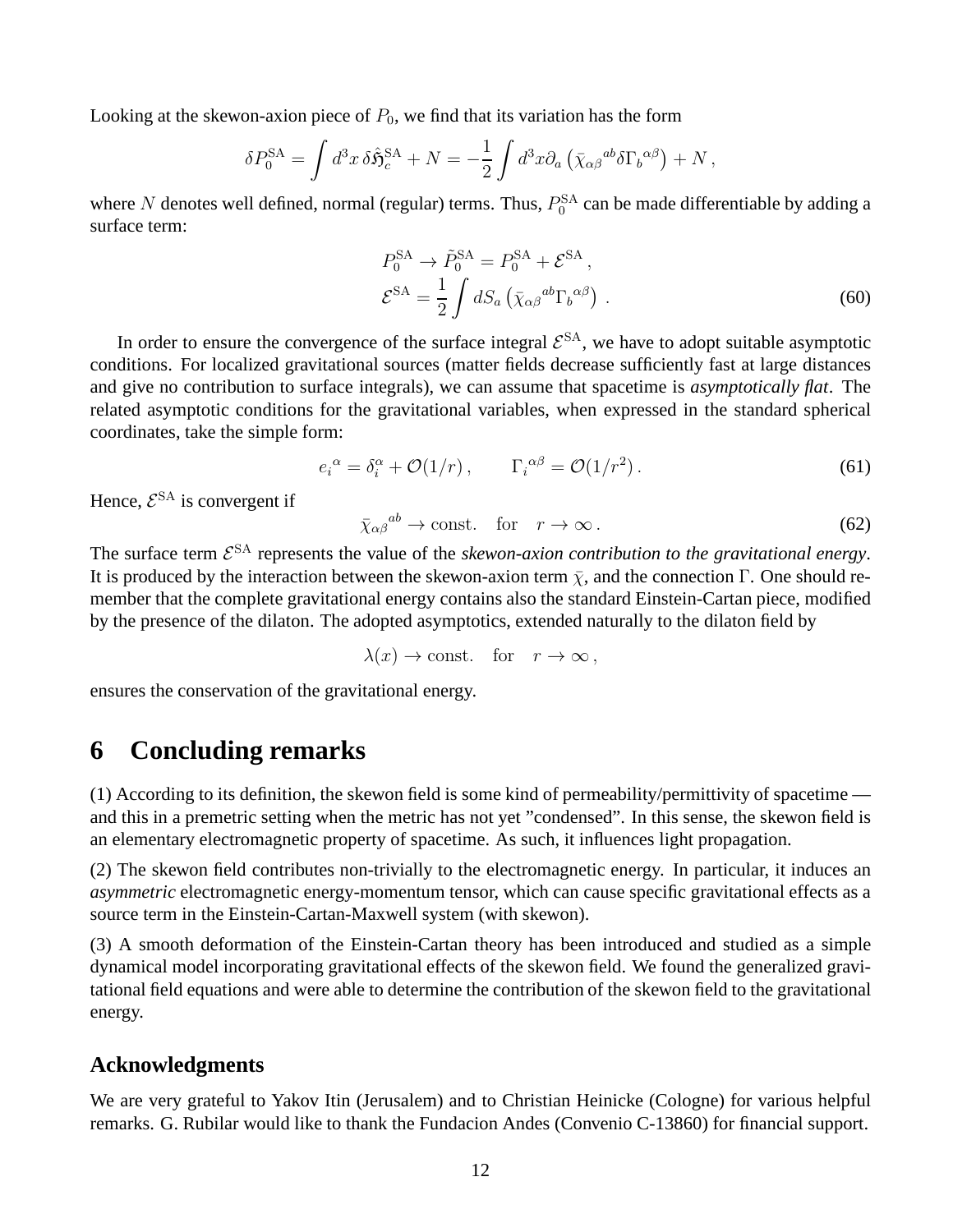### **Appendix. Decomposition of the local and linear constitutive law**

We start with a local (in space and in time) and linear constitutive law

<span id="page-12-0"></span>
$$
H = \kappa[F]. \tag{63}
$$

The operator  $\kappa$  acts on the electromagnetic field strength F. Because of its linearity, we have for any 2-forms  $\Psi$ ,  $\Phi$ , if a, b are two real scalar factors,

$$
\kappa[a\Psi + b\Phi] = a\,\kappa[\Psi] + b\,\kappa[\Phi].\tag{64}
$$

We substitute the decomposition of the field strength  $F$  into [\(63\)](#page-12-0):

$$
I\!H = \kappa \left[ \frac{1}{2} F_{\alpha\beta} \vartheta^{\alpha} \wedge \vartheta^{\beta} \right] = \frac{1}{2} \kappa [\vartheta^{\alpha} \wedge \vartheta^{\beta}] F_{\alpha\beta} . \tag{65}
$$

We introduce the constitutive tensor-valued 2-form

$$
\mathfrak{K}^{\alpha\beta} := \kappa[\vartheta^{\alpha} \wedge \vartheta^{\beta}] \tag{66}
$$

<span id="page-12-3"></span>and recall the decomposition  $F_{\alpha\beta} = e_{\beta} |e_{\alpha}| F$ . Then the constitutive relation can be brought into the compact form

$$
I\!H = \frac{1}{2} \mathfrak{K}^{\alpha\beta} e_{\beta} \rfloor e_{\alpha} \rfloor F \,, \qquad \text{with} \qquad \mathfrak{K}^{\alpha\beta} = -\mathfrak{K}^{\beta\alpha} \,. \tag{67}
$$

Here the 2-form  $\mathfrak{K}^{\alpha\beta}$  decomposes as

$$
\mathfrak{K}^{\alpha\beta} = \frac{1}{2} \kappa_{\gamma\delta}^{\alpha\beta} \vartheta^{\gamma} \wedge \vartheta^{\delta} \,. \tag{68}
$$

Contractions yield a 1-form and a 0-form, respectively:

$$
\mathfrak{K}^{\beta} := e_{\alpha} \rfloor \mathfrak{K}^{\alpha \beta} = \kappa_{\alpha \delta}^{\alpha \beta} \vartheta^{\delta} =: \kappa_{\delta}^{\beta} \vartheta^{\delta}, \qquad \mathfrak{K} := e_{\beta} \rfloor \mathfrak{K}^{\beta} = \kappa_{\beta}^{\beta} =: \kappa.
$$
 (69)

The tracefree part of the 1-form is

$$
\mathfrak{K}^{\alpha} := \mathfrak{K}^{\alpha} - \frac{1}{4} \mathfrak{K} \vartheta^{\alpha}.
$$
 (70)

<span id="page-12-2"></span>In this way we can decompose the constitutive antisymmetric tensor valued 2-form into its 3 irreducible pieces,

$$
\mathfrak{K}^{\alpha\beta} = {}^{(1)}\mathfrak{K}^{\alpha\beta} + {}^{(2)}\mathfrak{K}^{\alpha\beta} + {}^{(3)}\mathfrak{K}^{\alpha\beta},
$$
\n
$$
(71)
$$

with the skewon and the axion pieces

<span id="page-12-1"></span>
$$
^{(2)}\mathfrak{K}^{\alpha\beta} := \mathfrak{K}^{[\alpha} \wedge \vartheta^{\beta]} \qquad \text{and} \qquad ^{(3)}\mathfrak{K}^{\alpha\beta} := \frac{1}{12} \mathfrak{K} \vartheta^{\alpha} \wedge \vartheta^{\beta}. \tag{72}
$$

The factors can be determined with some trivial algebra. Note the constraints

$$
e_{\alpha} \rfloor^{(1)} \mathfrak{K}^{\alpha \beta} = 0 \quad \text{and} \quad e_{\alpha} \rfloor \mathfrak{K}^{\alpha} = 0. \tag{73}
$$

The irreducible pieces in [\(72\)](#page-12-1) can also be written in components. With the help of the generalized Kronecker delta (see [\[6\]](#page-13-5)), we find

$$
^{(2)}\kappa_{\gamma\delta}{}^{\alpha\beta} = 2\delta^{\varepsilon[\alpha}_{\gamma\delta}{}^{\beta}{}_{\beta\varepsilon}{}^{\beta]}, \qquad {}^{(3)}\kappa_{\gamma\delta}{}^{\alpha\beta} = \delta^{\alpha\beta}_{\gamma\delta}{}^{\alpha}{}_{\alpha}.
$$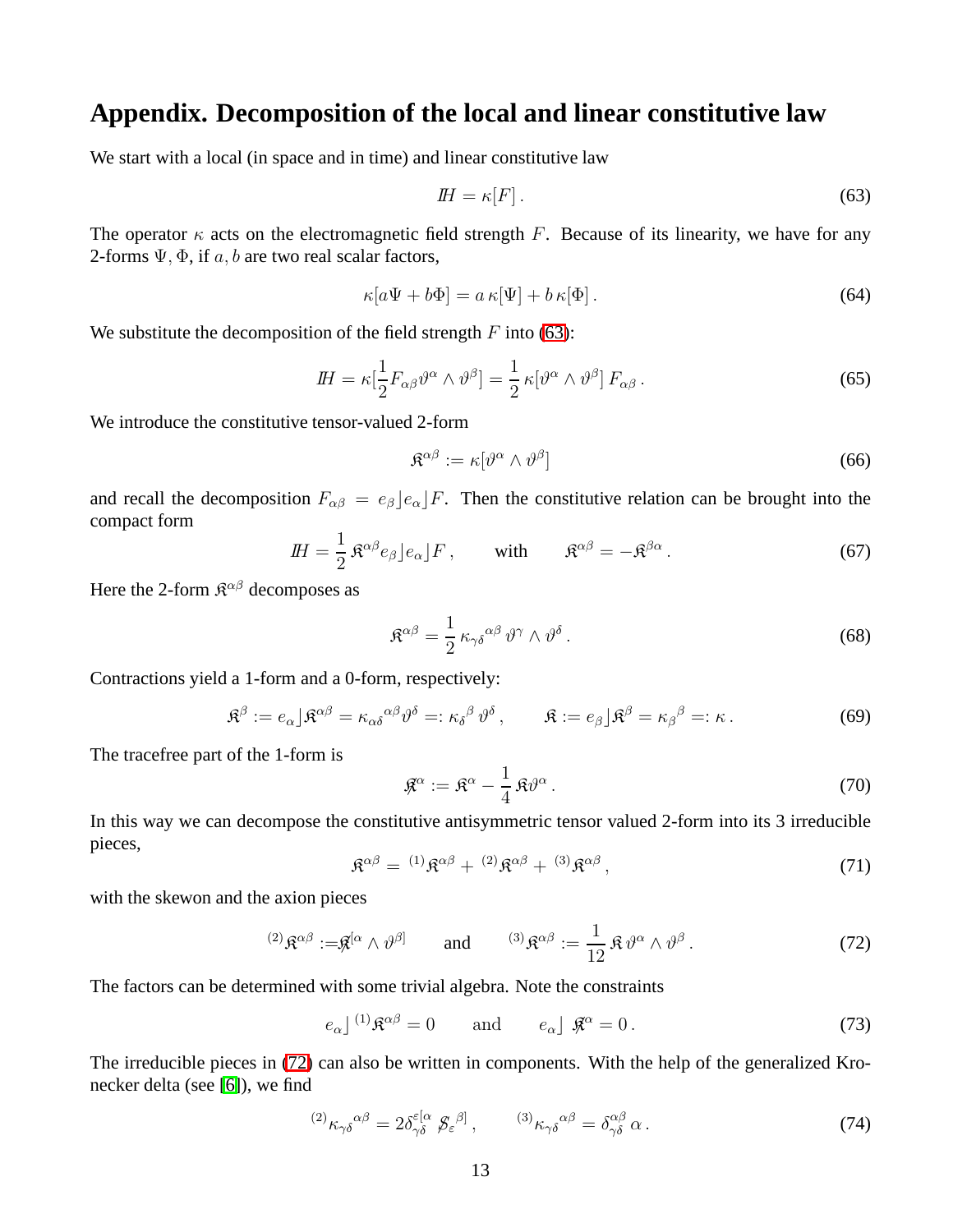<span id="page-13-15"></span>If we substitute [\(71\)](#page-12-2) into [\(67\)](#page-12-3) and observe  $\theta^{\alpha} \wedge (e_{\alpha} \vert \omega) = p\omega$ , where  $\omega$  is a p-form, then we finally have

$$
H = {}^{(1)}H + {}^{(2)}H + {}^{(3)}H
$$
  
=  $\frac{1}{2}$  $\left({}^{(1)}\mathfrak{K}^{\alpha\beta} e_{\beta} \big| e_{\alpha} \big| + \mathfrak{K}^{\alpha} \wedge e_{\alpha} \big| + \frac{1}{6} \mathfrak{K} \right) F.$  (75)

Thus, the *principal* part of the constitutive 2-form  $\mathbb{R}^{\alpha\beta}$  is represented by the  $\begin{bmatrix} 2 \\ 0 \end{bmatrix}$  antisymmetric tensorvalued 2-form <sup>(1)</sup> $\mathfrak{K}^{\alpha\beta} = -^{(1)}\mathfrak{K}^{\beta\alpha}$ , the *skewon* part by the vector-valued 1-form  $\mathfrak{K}^{\alpha}$ , and the *axion* part by the pseudoscalar  $\mathfrak{K}$ . The translation into our usual language is made by  $\mathfrak{G}^{\alpha} = -\frac{1}{2}$  $\frac{1}{2}$   $\mathfrak{K}^{\alpha}$  and  $\alpha = \frac{1}{12}$   $\mathfrak{K}$ .

Incidentally, the IB-medium of Lindell [\[32\]](#page-14-16) is defined by  $(1)$  $\mathfrak{R}^{\alpha\beta} = 0$ . If additionally  $(2)$  $\mathfrak{R}^{\alpha\beta} = 0$ (vanishing skewon field), then only  $^{(3)}\mathfrak{K}^{\alpha\beta} = \frac{1}{12} \mathfrak{K} \vartheta^{\alpha} \wedge \vartheta^{\beta}$  is left over, the axion field with 1 component, or, in the language of Lindell & Sihvola [\[33\]](#page-14-17), the perfect electromagnetic conductor (PEMC).

### <span id="page-13-0"></span>**References**

- [1] H.A. Lorentz, A. Einstein, H. Minkowski and H. Weyl, *The Principle of Relativity*, a collection of original memoirs on the special and general theory of Relativity, translated from the German (Dover: New York, 1952).
- <span id="page-13-1"></span>[2] A. Einstein, *Eine neue formale Deutung der Maxwellschen Feldgleichungen der Elektrodynamik* (A new formal interpretation of Maxwell's field equations of electrodynamics), Sitzungsber. Königl. Preuss. Akad. Wiss. Berlin (1916) pp. 184–188; see also *The collected papers of Albert Einstein.* Vol.6, A.J. Kox et al., eds. (1996) pp. 263–269.
- <span id="page-13-2"></span>[3] F.W. Hehl and Yu.N. Obukhov, *Dimensions and units in electrodynamics,* Gen. Rel. Grav. **37** (2005) 733–749; arXiv.org/physics/0407022.
- <span id="page-13-4"></span><span id="page-13-3"></span>[4] A. Einstein, *The Meaning of Relativity,* 5th ed. (Princeton University Press: Princeton, 1955).
- [5] W. Raith, ed., *Bergmann-Schaefer, Lehrbuch der Experimentalphysik, Vol.2, Elektromagnetismus*, new 9th ed. (de Gruyter: Berlin, to be published in autumn 2006).
- <span id="page-13-5"></span>[6] F.W. Hehl and Yu.N. Obukhov, *Foundations of Classical Electrodynamics — Charge, Flux, and Metric*. Birkhäuser, Boston (2003).
- <span id="page-13-6"></span>[7] C. Truesdell and R.A. Toupin: *The Classical Field Theories*, in: *Handbuch der Physik*, S. Flügge ed., Vol. III/1 (Springer, Berlin 1960) pp. 226–793.
- <span id="page-13-7"></span>[8] E.J. Post, *Formal Structure of Electromagnetics – General Covariance and Electromagnetics* (North Holland: Amsterdam, 1962, and Dover: Mineola, New York, 1997).
- <span id="page-13-8"></span>[9] A. Kovetz, *Electromagnetic Theory* (Oxford University Press: Oxford, 2000).
- <span id="page-13-9"></span>[10] G.F. Rubilar, *Linear pre-metric electrodynamics and deduction of the lightcone*, Ph.D. Thesis (University of Cologne, June 2002); see Ann. Phys. (Leipzig) **11** (2002) 717–782.
- <span id="page-13-10"></span>[11] R.M. Kiehn, *Non-equilibrium and irreversible electrodynamics,* November 2003 (76 pages), see <http://www22.pair.com/csdc/car/carhomep.htm> .
- <span id="page-13-11"></span>[12] D.H. Delphenich, *On the axioms of topological electromagnetism,* Ann. Phys. (Leipzig) **14** (2005) 347–377; updated version of arXiv.org/hep-th/0311256.
- <span id="page-13-13"></span><span id="page-13-12"></span>[13] I.V. Lindell, *Differential Forms in Electromagnetics.* IEEE Press, Piscataway, NJ, and Wiley-Interscience (2004).
- [14] Y. Itin, *Caroll-Field-Jackiw electrodynamics in the pre-metric framework,* Phys. Rev. **D70** (2004) 025012 (6 pages); arXiv.org/hep-th/0403023.
- <span id="page-13-14"></span>[15] Y. Itin and F. W. Hehl, *Is the Lorentz signature of the metric of spacetime electromagnetic in origin?,* Annals Phys.(NY) **312** (2004) 60-83; arXiv.org/gr-qc/0401016.